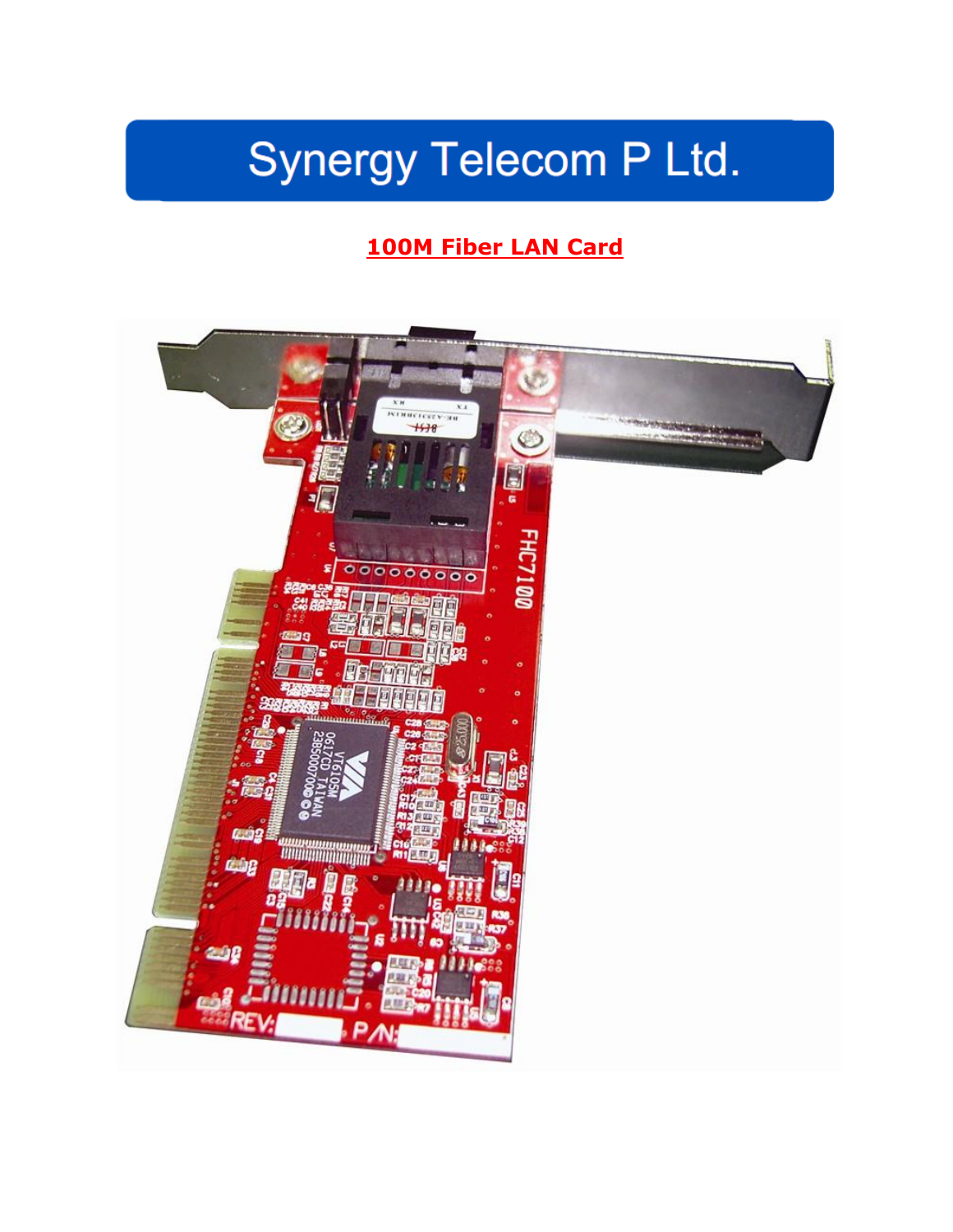# **Detailed description**:

#### **Features**

Plug and Play installation.

Comply with IEEE 802.3u 100Base-FX / IEEE 802.3ah 100Base-LX10 / -BX10 Ethernet standard.

Standard optical fiber connector and cable type options.

Full duplex or half-duplex operation.

PCI Bus Master direct memory access for high throughput and low CPU utilization.

IEEE 802.3x Flow Control enabled with full duplex operation, allowing enhanced operation when directly connected to switch.

IEEE 802.1Q/VLAN Tagging supported

VLAN registration using IEEE802.1Q GVRP standard

IEEE 802.1p Tagging supported

IP Multicast packet filtering reduces CPU utilization and conserves network bandwidth.

Large 2Kb Tx, 2Kb Rx FIFO buffers synchronize transmissions and buffer data to help prevent packet loss.

Two LED indicators: Link/RxAct, Power/TxAct.

Drivers for all leading Network Operating Systems

## **Software Drivers**

Microsoft Windows 95, 98, 98 SE Microsoft Windows 2000 Microsoft Windows XP Microsoft NT 3.51 / 4.0 Microsoft Windows for Workgroups 3.11 Microsoft Windows CE.NET 4.0 / 4.2 Microsoft Client for DOS NDIS 2 driver NDIS 3 driver NDIS 4 driver NDIS 5 driver Novell NetWare Client for DOS Novell NetWare Client 32 for DOS Novell NetWare Server 3.12, 3.2, 4.11, 4.2, 5.0, 5.1 ODI for DOS driver 32 bit ODI LAN driver **NCSA** FTP PC/TCP